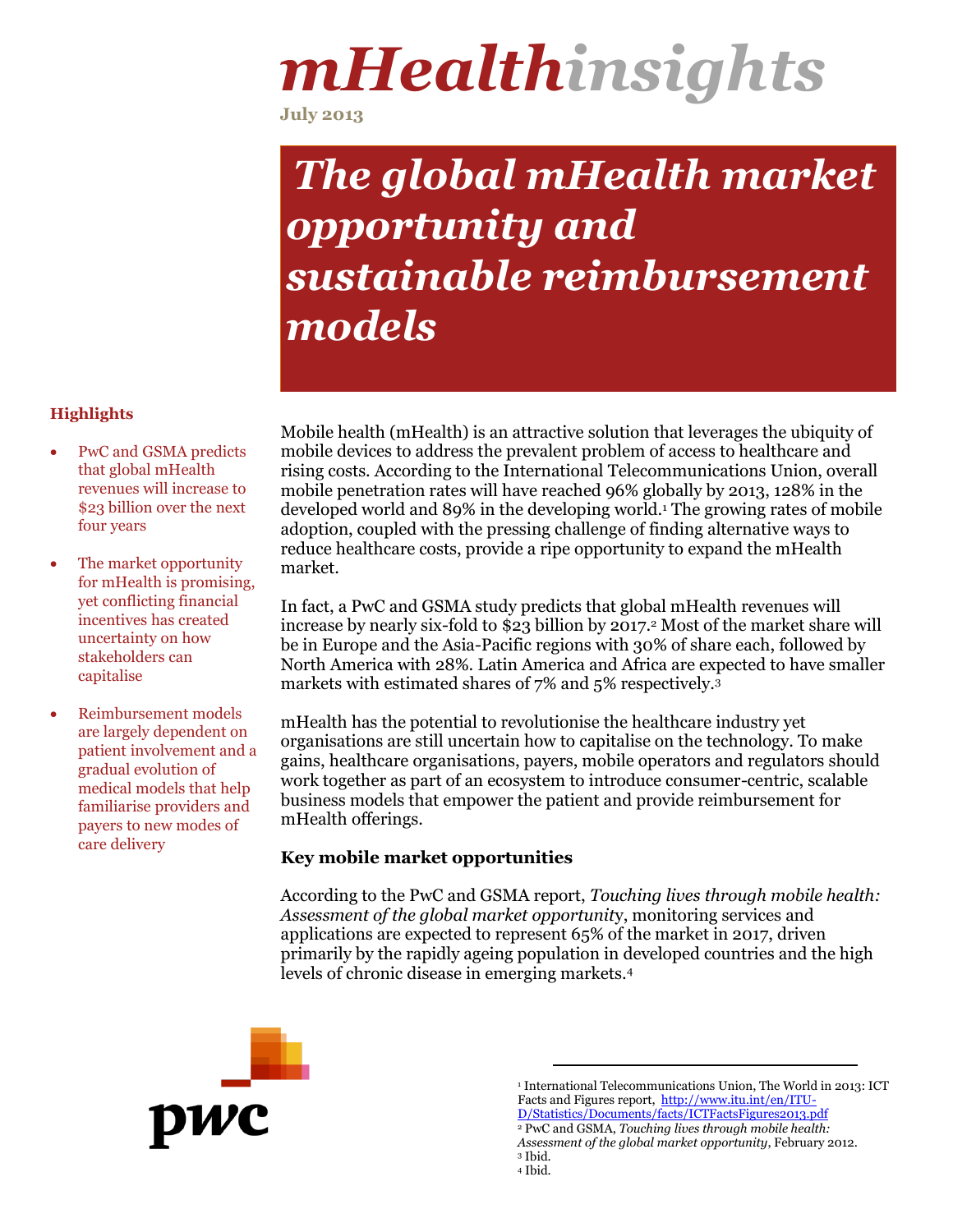Chronic disease management and post acute care monitoring services will comprise a large proportion of the opportunity with nearly US\$10.7 billion in revenue in 2017, with a majority of revenues contributed by the former. Independent ageing solutions also offer a large opportunity with potential revenue of US\$4.3 billion in 2017.

Key opportunities in chronic disease management will also vary across countries dependent on the prevalence of various diseases. For instance, monitoring of patients with metabolic conditions such as obesity and diabetes is expected to comprise about 39% of revenues in chronic disease management in the US. This is followed by approximately 23% in Germany, 20% in Brazil, and 12% and 10% in Japan and China respectively. Similarly, monitoring patients with cardiovascular conditions such as hypertension, coronary artery disease and congestive heart failure is expected to contribute about 47% to chronic disease management revenues in the US and about 79% in China.

Diagnostic services are expected to comprise nearly 15% of the mHealth market with US\$3.4 billion in revenues in 2017. The adoption of diagnostic services is expected to support developing markets in bridging their healthcare access challenges. The services covered under this category include simple interactive messages that help patients self-diagnose minor ailments, medical call centres manned by healthcare professionals, and telemedicine solutions that enable doctors to 'see' patients through wireless broadband. A majority of the revenues from diagnostic services are expected to come from callcentre and mobile telemedicine solutions with approximately US\$ 1.7 billion and US\$ 1.6 billion in revenue in 2017.

Treatment will be the third largest revenue opportunity with around 10% of the total mHealth market share. Wellness and prevention will comprise approximately 3% and 1% respectively of the total mHealth market.

#### **Mobile operators benefit the most from mHealth**

The PwC and GSMA report also predicts that mobile operators are expected to be the key beneficiaries of the expected growth in the mHealth market and command about 50% share of the overall market, corresponding to US\$ 11.5 billion, in 2017. This is

closely followed by device vendors (29%), content/application players (11%) and healthcare providers (10%).<sup>5</sup> This is mainly due to the high share of revenue mobile operators receive from monitoring services as they are increasingly acting as system integrators to bring total remote patient monitoring systems to the market. In the diagnostic market, existing healthcare providers will garner most of the revenues.

When broken down by regions, the key drivers such as healthcare access, mobile penetration, ruralurban divide, disease profiles, dependant population and income levels vary across countries at both inter-regional and intra-regional levels. Consequently, the adoption rates and pricing of various mHealth services and applications are expected to vary across regions. For instance, monitoring services represent a greater percentage of mHealth revenues in countries with higher income levels whereas diagnostic services are the main beneficiaries in countries with lower income levels (which typically have low physician and hospital densities).

Thus, it is evident that mHealth is likely to be a large value creation opportunity for multiple stakeholders – mobile operators, device vendors, content and application players and healthcare providers – across the world. The huge market opportunity for mHealth makes a strong case for promoting its adoption yet conflicting financial incentives among providers, payers and patients has created some uncertainty on how they can capitalise on the opportunity.

#### **It's more than money**

Too often, there is an expectation that technology will conjure new business models, benefiting patients, payers and providers in the healthcare ecosystem. Reimbursement becomes the focus, where some argue that if clinicians are paid for exercising mobile technologies then mHealth will become a more prevalent phenomenon. Though very important, payment is only one of many barriers to overcome in the adoption of mHealth. Merely paying doctors to adopt mHealth doesn't address all the other barriers.

More than money, it's a matter of culture, timing, process and sequencing. As we look at the adoption of any new disruptive innovation, we see that there

 $\overline{a}$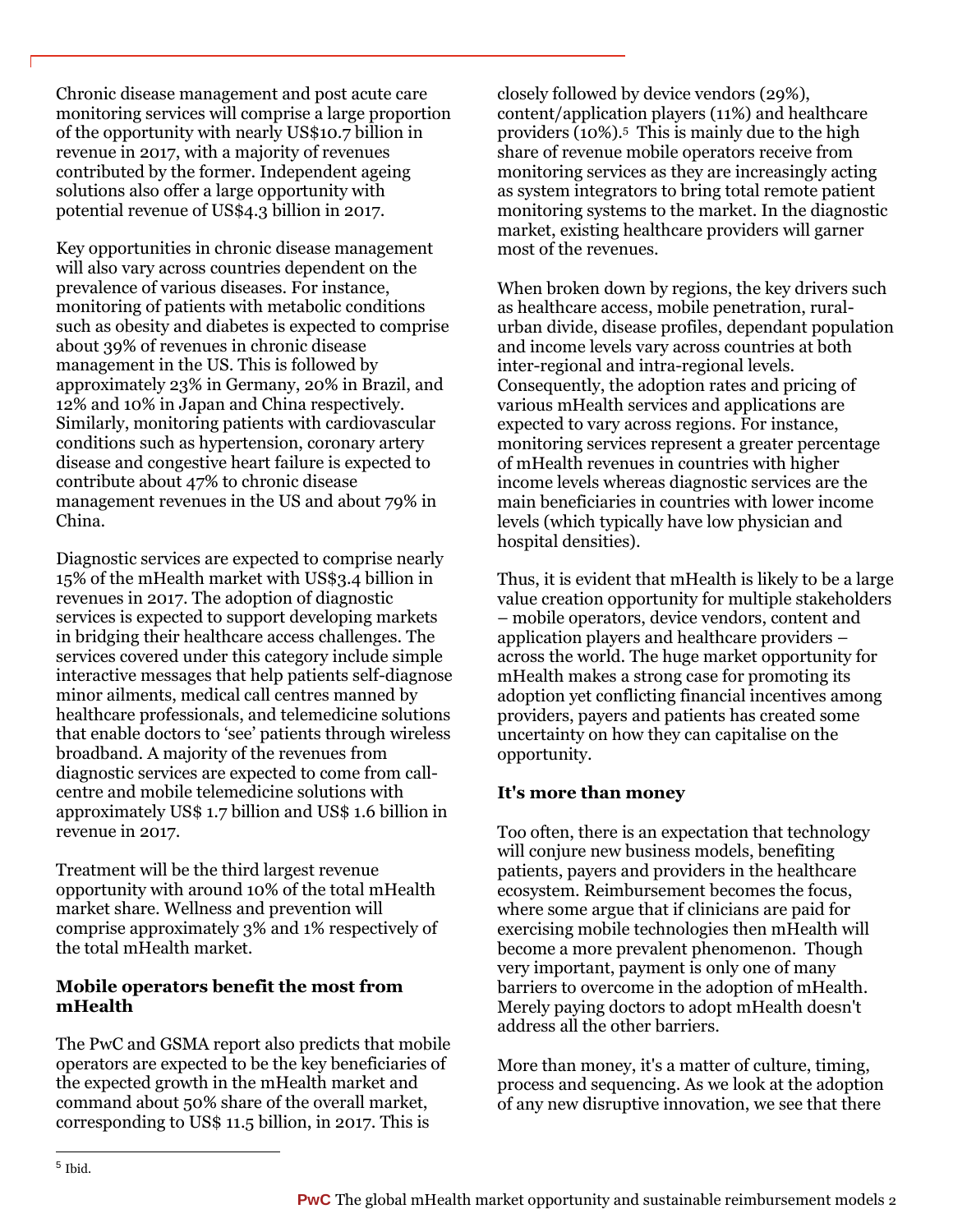is a long lag between its introduction and resulting transformation. This is because workflows and

practices must be transformed to enable the revolutionary outcomes resulting from the technological innovation. Today's clinicians and providers will not readily embrace a new painful and difficult change that forces them to alter the way they service patients and earn a living.

In essence, doctors want a simple and elegant solution for mHealth and remote monitoring that is as easy as writing a drug prescription. This would mean writing the prescription and having the deployment, installation, maintenance, management, call-centre follow-up, customer service and refurbishment done by someone else. US healthcare behavioural science and technology company WellDoc provides

this type of approach for its diabetes application, which is approved by the Food and Drug Administration (FDA). Since the app is FDAapproved, doctors can write a prescription for its use and be reimbursed by payers, thus supporting current practices. <sup>6</sup> Therefore, for mHealth to have greater traction with the medical community, business models must emerge within the confines of existing reimbursement schemes and evolve gradually.

#### **Medical models will emerge over time**

To first gain the support of providers, mHealth companies should introduce solutions that simply facilitate the flow of patients, thus increasing profit, without offering any clinical or administrative changes. For example, some applications aggregate all the doctors in a given area allowing patients to easily locate a nearby physician and make appointments in real-time. The seamless flow of patients can help supplement revenue without requiring any other changes to their practice. As doctors become more comfortable with mobile technologies, these companies can then increase the scope of their solutions to include administrative functions that will improve payment processes and workflows. These types of innovations can yield cost savings and revenues enhancements.

The next stage of the business model evolution is expanding the solution to include applications that



provide clinical services for specific conditions,

which are not being addressed by traditional applications. Revenue is generated by filling a gap that is not being currently satisfied by traditional vendors. For example, some companies specialise in preventative medicine by offering digital tools that integrate genetics, metabolic and traditional medicine for a personalised diet and exercise regimen.

As the new mHealth solutions scope expands, payers will become more engaged and willing to reimburse for new and existing services once they see how mHealth can reduce spending on administrative burdens and provide the best treatment within a restricted budget. Since payers want quantifiable outcomes that are tied to the value they receive, a key part of the power of mobile is its ability to capture patient and consumer data and outcomes. Payers — along with pharmaceutical and medical technology companies — can harness mobile sensors, devices and smartphones to capture information that will be critical to future valuebased payment.

#### **Reimbursement strategies are dependent on patient appetite**

 $\overline{a}$ 

<sup>6</sup> Economist Intelligence Unit, *Emerging mHealth: Paths for growth*, June 2012.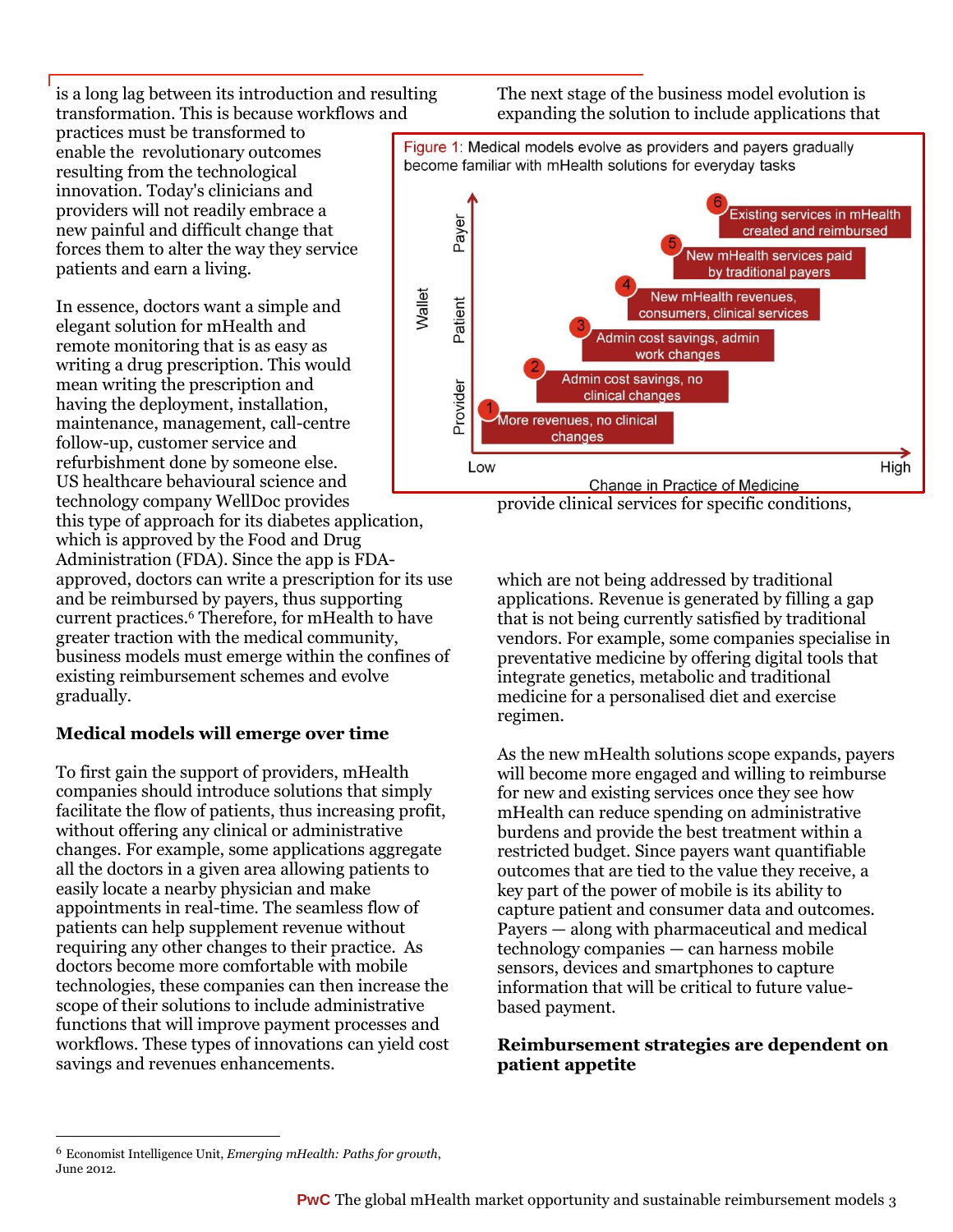Payer and providers are only part of the equation, however. Patients are increasingly becoming the primary arbiter in determining what is valuable and should be paid for. For example, in emerging countries, patients generally pay for all or most of their healthcare costs and services. Therefore if mHealth provides more affordable healthcare with better access and quality consumers are

eager to pay for this value. For this reason we have seen many examples of rapid adoption of solutions in these markets that have gone wanting in developed markets. The more developed the healthcare market is, with governments or employers as the primary payer, the less we see consumers driving the adoption of novel solutions. Adoption of mHealth is slower since consumers in these markets have good healthcare they feel they do not have to pay for directly.

The challenge is convincing the consumer and patient that the mHealth solution provides better outcomes, treatment and value than they would typically receive from traditional services. Consumers may consider paying a premium if they were to

save time and effort in realising their healthcare objectives. In a basic model, mHealth operators and developers can implement a scheme allowing patients/consumers to try the technology for free and then charge a premium once patients recognize the value of the product. This can include offering a 'basic' or 'premium' application, where patients can receive basic services for free but must pay for the 'premium' package or subscriptions if they want enhanced solutions.

Another payment model companies may consider is charging modest prices (US\$50- US\$200) for the medical device but offering the app for free. The irony here is that most of the user experience, satisfaction and value comes from the app, as opposed to the device, but consumers have been more willing to pay for the device than the app. But while apps can help increase customer adoption and utility, mobility models in other industries indicate that consumers still have a limited threshold in paying for mHealth. According to a PwCcommissioned report, patients cite cost is the biggest barrier to greater use of mHealth (49%), not because

products are expensive but because patients are highly price sensitive.<sup>7</sup>

Therefore, models that will get the most traction will be based on payment schemes that leverage other business partners to subsidise any additional costs outside of consumer payments, similar to how other industries e.g., retail, travel, media, provide value-



add services usually free of charge. For example, this could be in the form of advertisements or 'upselling' content on behalf of a third-party, an idea that has

yet to be effectively applied to healthcare and wellness.

While detractors claim that lucrative mHealth models don't exist, the reality is that — like any nascent technology — it will take time for business schemes to evolve. Initially we see that individuals become fixated on novel technology as if it alone will change the world. Like any disruptive innovation, the status quo must be given the opportunity to experiment within the confines of existing business models before they can develop new approaches that disrupt the current market. A good precedent to this phenomenon is the financial services industry in creating the automated teller machine (ATM), which overcame challenges related to information technology, competition, privacy and security. Recognising the common need to address changing customer habits, financial institutions overcame their differences and formed partnerships creating an ecosystem that is interconnected through a

 $\overline{a}$ <sup>7</sup> Economist Intelligence Unit, *Emerging mHealth: Paths for growth*, June 2012.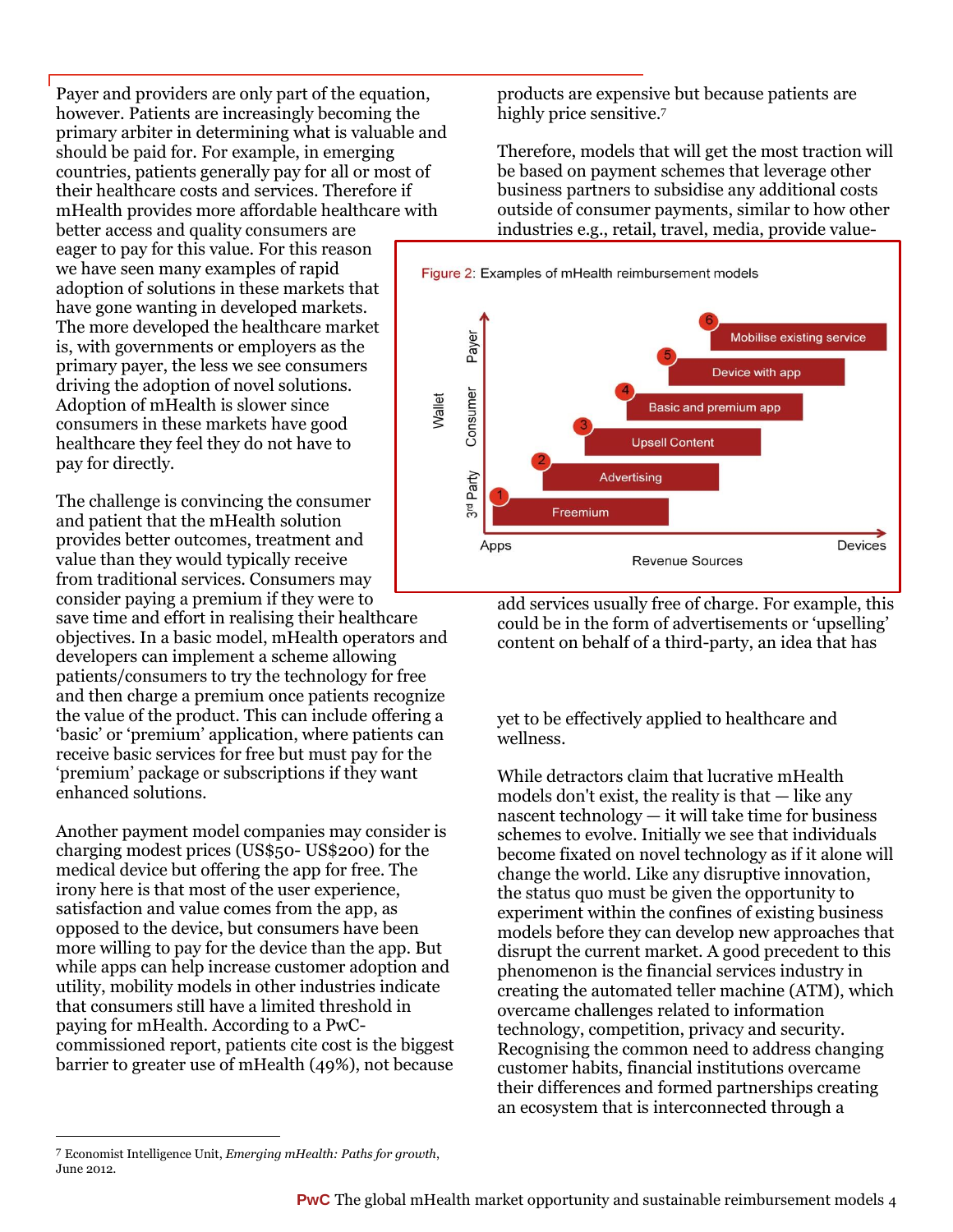comprehensive, global interoperable ATM infrastructure.

mHealth will evolve in a similar manner. The growing trend to change reimbursement from feefor-service to those based on outcomes will increase the demand for accessible, affordable, and effective care. Though there are barriers to be overcome, they are not insurmountable. mHealth is poised to take advantage of new business models that will arise from the growing demand for more cost effective alternatives to traditional health schemes.